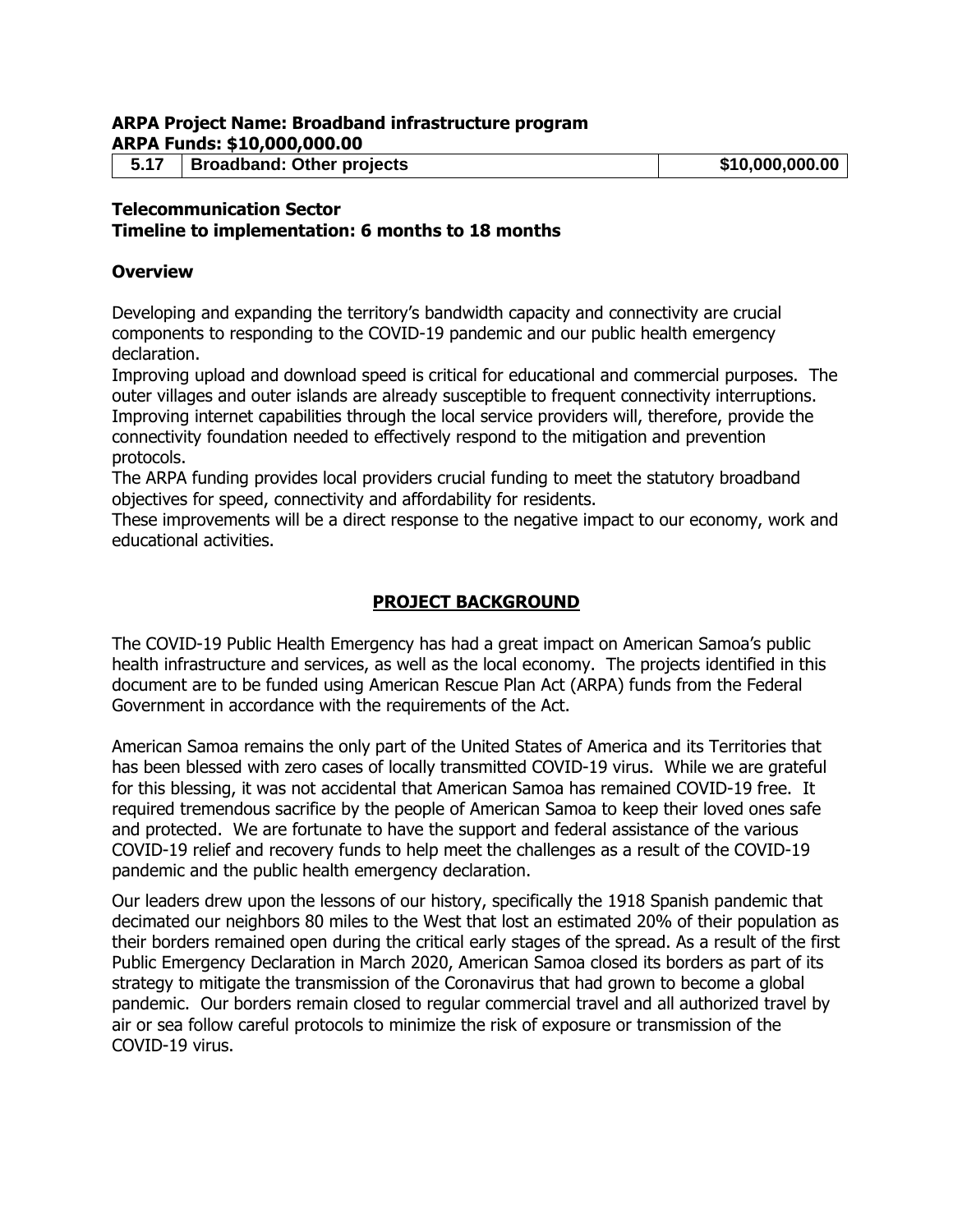The COVID-19 pandemic and the public health emergency declaration and the resulting border closure highlighted the limited access and speed capabilities for internet services, especially in the outer islands and villages on the main island of Tutuila.

The limited transportation between the main island of Tutuila and Manu'a and Aunu'u, and restricted travel on the main island of Tutuila has exacerbated the need for improving broadband connectivity and speed for work, education, medical services and commerce activity. The improvements to the territorial broadband connectivity and speed will also provide crucial healthcare service and support for vulnerable population in American Samoa Islands.

# **(a) KEY STAKEHOLDERS**

Infrastructure Broadband project to be developed and designed by Department of Commerce (DOC) management with all key stakeholder(s) input and contribution

- DOC management
- Broadband Coordinating Office
- Industry/private sector professionals
- ASTCA
- ARPA Oversight Office

# **(b) COMMUNITY ENGAGEMENT**

Community engagement is an essential aspect of ARPA funded projects. The intent of the US Treasury in fostering public participation is to maintain transparency and provide opportunities for feedback to ensure that funds are used in the most beneficial manner.

In keeping with the intent of the US Treasury, the American Samoa ARPA Oversight Office has adopted the following notice and comment timeline for proposed projects:

- A Notice of Proposed Project will be published online, in local newspapers, and via television or radio broadcasts. The Notice will specify that there will be twenty (20) days for the public to provide comment either in writing or by attendance at scheduled public hearings.
- Concurrent to the publication of the Notice, a draft proposal and scope of work will be published on the ARPA website for the public to review.
- General meetings with the public will be scheduled and publicized within the twenty (20) day Notice period. Email comments will also be accepted.
- Presentations to the Legislature will be conducted during the Notice period, as needed.
- At the close of the public comment period, the agency will have 20 days to revise the project as appropriate and submit the Final Draft to the ARPA Oversight Office.
- The Final Draft of the Project will be posted for public review once completed and certified by the ARPA Oversight Office.

It is the responsibility of the agencies in charge to publicize notices and adhere to the stated timelines. For the Infrastructure broadband project, the anticipated date for the Notice of Proposed Project will be \_\_\_\_\_\_\_\_, 2021.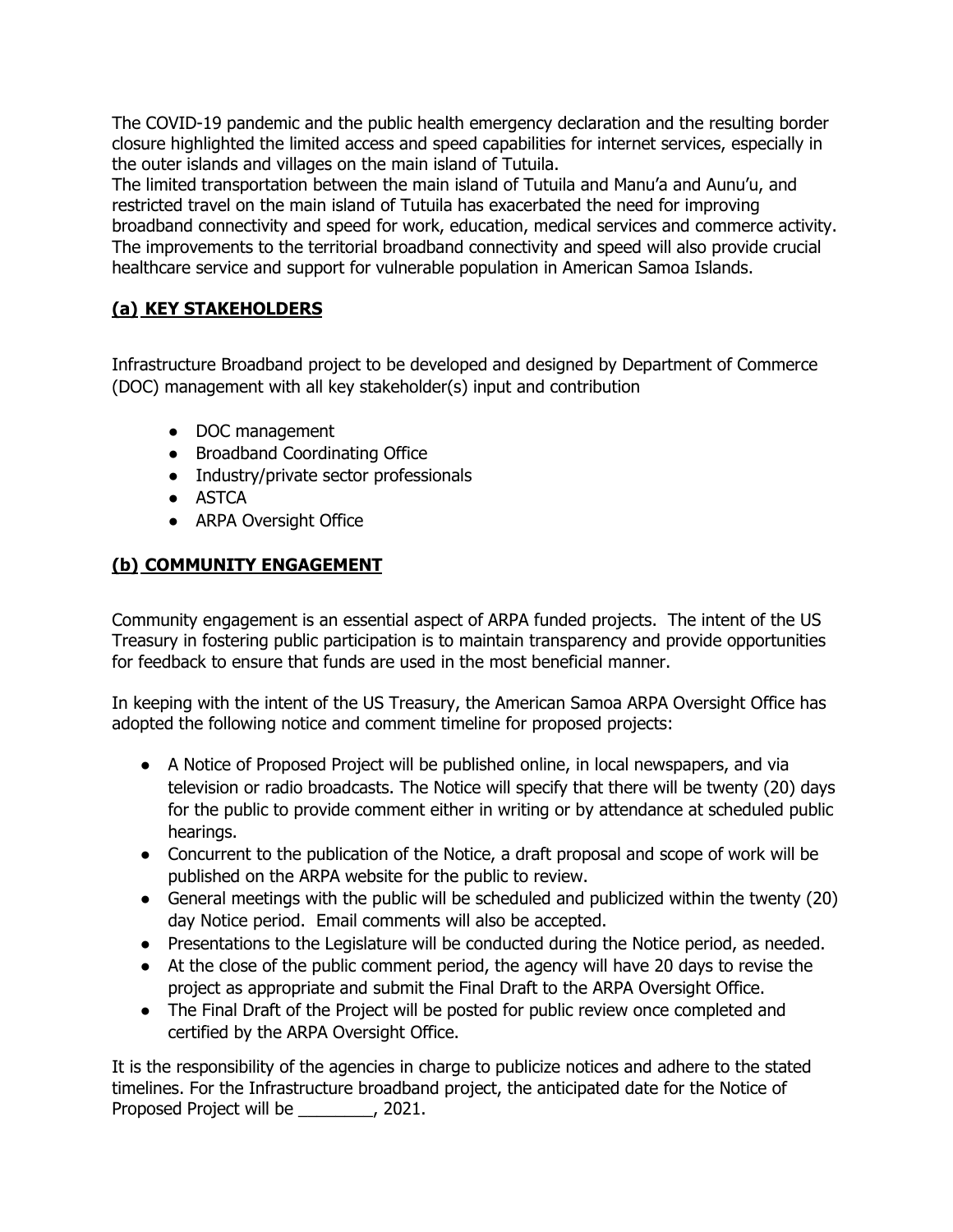## **(c) TIMELINE ON PROJECT LAUNCH**

ARPA Funds are required by federal statute to be encumbered by December 31, 2024 or spent by December 31, 2026. This mandate makes the need for a definite timeline for completion of projects of critical importance.

The infrastructure broadband Project must identify the proposed start date, the completion dates of each phase of the project, inclusion of any notice/bid periods for procurement purposes, and an estimated date of completion, along with any other dates relevant to the project progress.

#### **(d)SCOPE of Project (Infrastructure Broadband project)**

Each proposed project must be submitted to the ARPA Office with a cover letter addressed to the Executive Director. Submittals must include the proposed plan as detailed below. ARPA will review of eligibility and compliance to the American Samoa ARPA Spending Plan.

Once approved, an award certified letter will be provided verifying the project description and project lead.

Project Leads (Department) must provide the following:

- 1. Project Description and/or Business Plan
- 2. Completed Eligibility Analysis
- 3. Scope of Work
- 4. Implementation Plan & Timeline
- 5. Proposed itemized budget
- 6. Project Lead

Define scope of project based on response to Covid-19 pandemic and the public health emergency declaration

● Meet statutory connectivity and speed requirements (See Interim Final Rule): 1. Project must reliably meet or exceed 100 Mbps symmetrical for download and upload speeds.

 2. In such instances project is unable to meet the 100 Mbps download and upload speeds, project must be able upon completion to deliver 100 Mbps download speed and between at least 20 Mbps and 100 Mbps upload and be scalable to a minimum of 100 Mbps download and upload speeds.

 3: If project is unable to meet any of the above requirements, provide a detailed explanation of why not including limitations, constraints, challenges (topography, geography, financial, etc.) for not being able to achieve the expected internet service speeds. Please include the current internet speed levels and be aware that if starting speed levels are below the desired speed of 100 Mbps download and upload, project must be scalable to meet the expected high quality internet speed outcomes. Provide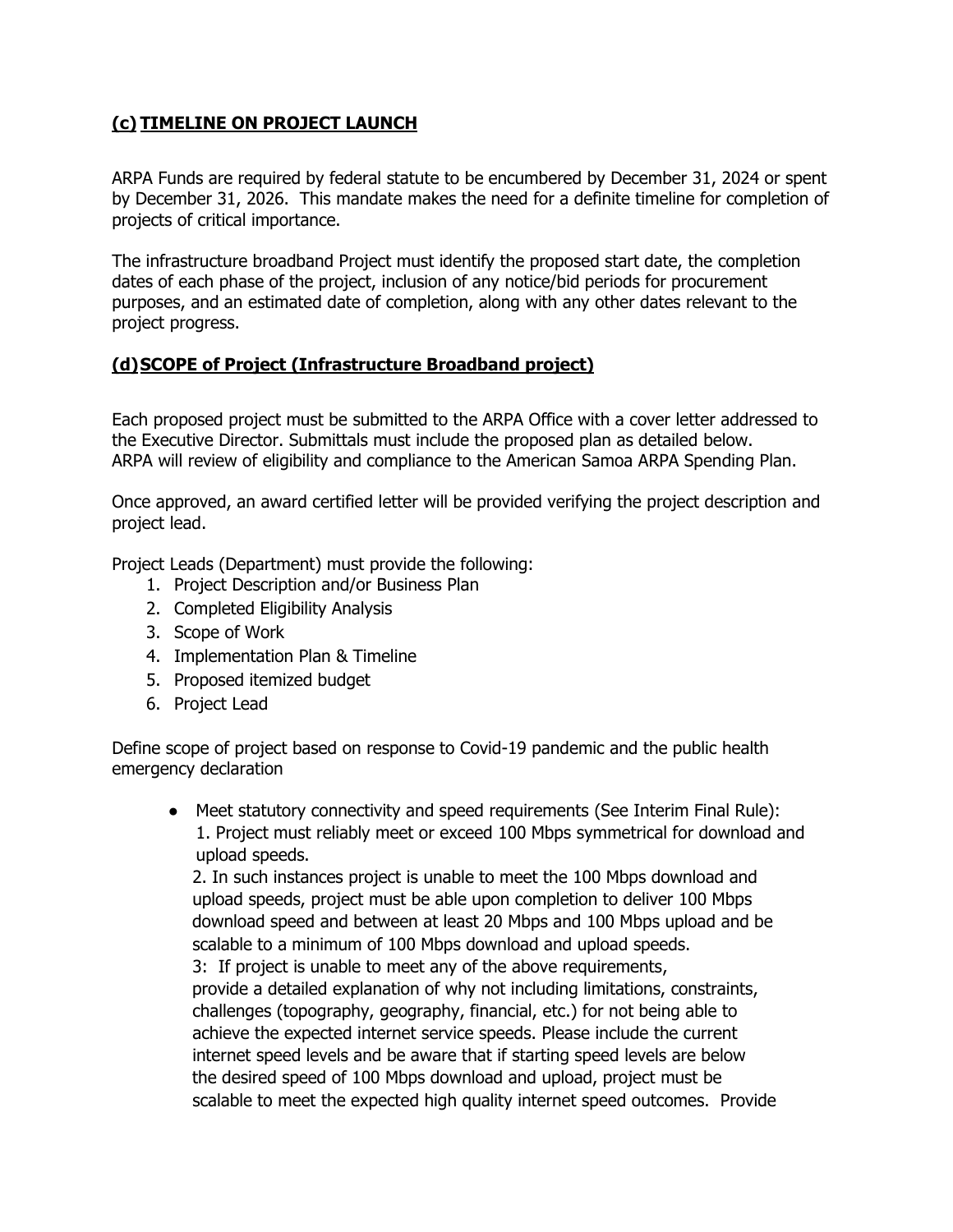detailed explanation of project phases/steps and timeframe on plans to become scalable in order to reach expected 100 Mbps speed goals.

- Meet statutory affordability requirements (Define projected improvements for affordability for residential and business users) 1.Project must integrate affordability options for residential and business users
- Define expected improvements in internet services for underserved or disadvantaged populations in American Samoa

1.Project must focus on locations that are underserved or unserved for both residential and business users. The IFR clarifies this as those lacking access to wireline connection with speeds of 25 Mbps download and 3 Mbps upload. 2.The goal of the project is to provide accessibility for residential and business users to reach sufficient internet speed levels to meet their daily needs.

3.Project should focus on achieving last-mile connections

4. The negative economic impact due to Covid makes it more critical for households and businesses to have access to adequate and high-speed internet to participate in and perform their remote work, school, and healthcare activities. Project must provide explanation on efforts to improve or increase internet speed levels for such targeted group to meet sufficiently robust speed.

5. Provide data to support conclusion in determining such targeted location area, village, district, county, island or group as underserved/disadvantaged over another location area, village, etc. Census 2020 is a good source of information to retrieve data on internet service accessibility for residential and business in American Samoa.

● Define targeted population for improvements to broadband connectivity and speed 1. Provide data or some evidence-based information to support why such population (village, district, county, island, etc.) is a priority over other groups or populations in American Samoa

2.Projects should promote strong, equitable growth and racial equity. The following questions should be considered while drafting/designing/planning proposed programs:

a. Describe efforts to promote equitable outcomes, including how programs were designed with equity in mind.

b. Are there particular historically underserved, marginalized, or adversely affected groups that you intend to serve?

c. How equal and practical is the ability for residents or businesses to become aware of the services provided?

d. Are there differences in levels of access to benefits and services across groups? e. Are intended outcomes focused on closing gaps, reaching universal levels of service, or disaggregating progress by race, ethnicity, and other equity dimensions where relevant for the policy objective?

● IFR prioritizes support for broadband networks owned and/or affiliated with local governments, non-profits, and co-operatives. However, its intent is very clear in ensuring adequate and high-speed internet services in addition to achieving accessibility and affordability in American Samoa. Thus, applicants must provide data or some evidence-based information on their current performance levels in reaching positive outcomes or results relative to internet services.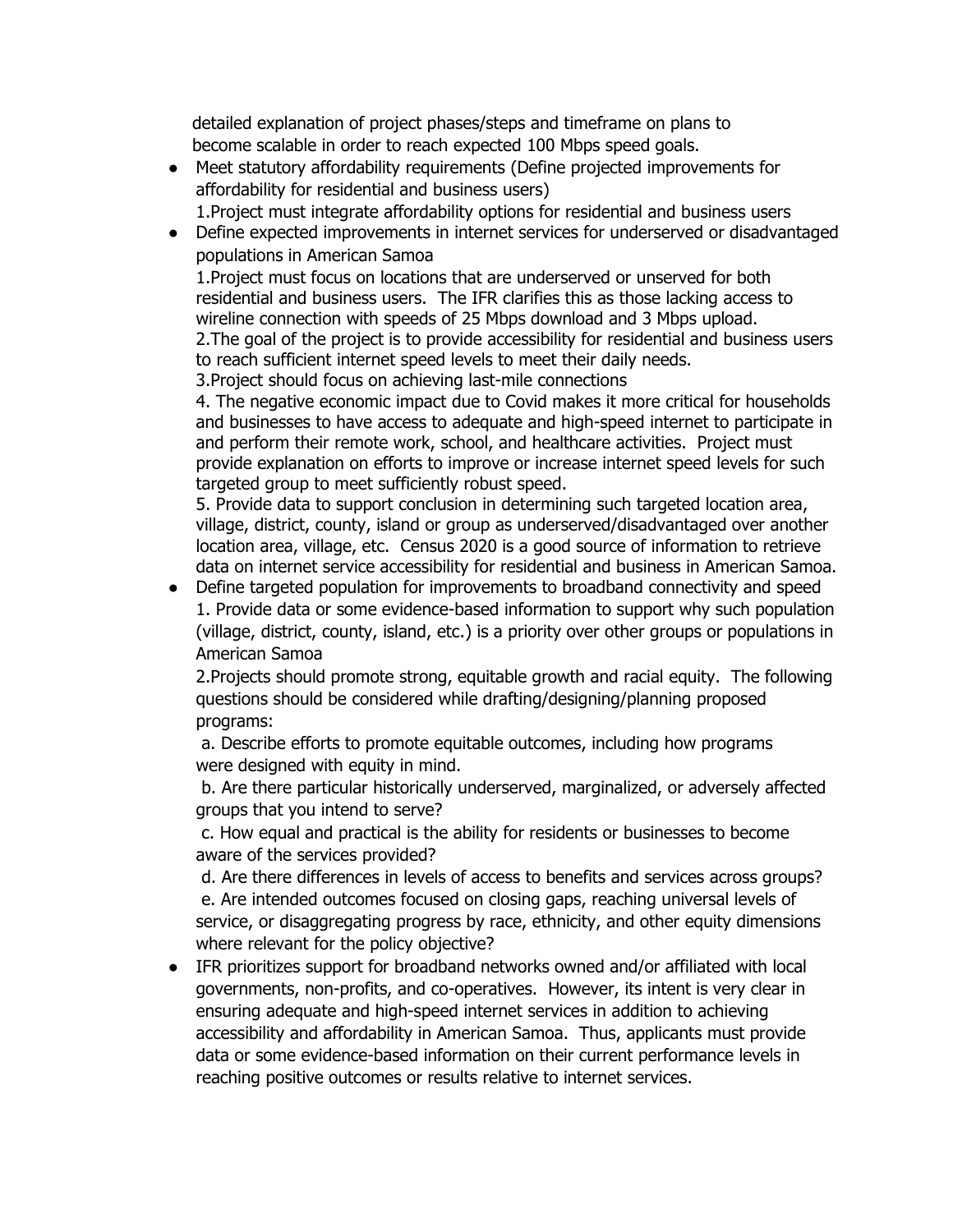- IFR prioritizes investments in fiber optic projects where feasible as it provides long term technology benefits for most of the island territory. Project must provide explanation, data, timeline, analysis, if possible, to assist in determining why an investment in a particular area for fiber optic (e.g., maintenance, repair, etc.) is crucial and a priority in achieving sufficient high quality internet services for American Samoa. Provide information on how this investment will contribute to achieving desired goals of accessibility and affordability in American Samoa.
- Meet all equipment purchase requirements 1. Any purchase of equipment must be consistent with the Uniform Guidance at 2 CFR Part 200, Subpart D. Equipment acquired under this program must be used for the originally authorized purpose and comply with relevant laws and regulations.
- Meet all compliance and reporting for infrastructure projects

1. Broadband (EC 5.16-5.17): Projects must reliably meet and exceed desired internet speed levels upon completion.

2.Project should incorporate practices that enhance strong labor standards. This promotes efficient and cost-effective delivery of project and services in addition to supporting economic recovery, strengthening employment work opportunities and encourage local hiring in American Samoa.

### **(e)Adherence to ASG Procurement Process**

ARPA funds are subject to the Uniform Administrative Requirements, Cost Principles, and Audit Requirements of Federal Awards (2 CFR Part 200). Specifically, these regulations require ASG to follow local procurement laws in using these funds. 2 CFR 200.317. The lead agency for each project (in the case of the Broadband Infrastructure Project, this will be DOC) will work in concert within its established Procurement procedures to ensure that all procedures and requirements are followed and documented. All agencies are reminded that ARPA funds will be subject to federal audits.

| <b>CLAUSE</b>                                                    | <b>REQUIRED BY</b><br><b>AMERICAN SAMOA</b><br><b>ADMINISTRATIVE CODE</b> | <b>APPLIES TO</b>                                                                                                                           |
|------------------------------------------------------------------|---------------------------------------------------------------------------|---------------------------------------------------------------------------------------------------------------------------------------------|
| <b>EQUAL OPPORTUNITY</b>                                         | $10.0250(d)(3)$ , $10.0260(c)$                                            | All Contracts in excess of<br>\$10,000                                                                                                      |
| <b>DAVIS BACON ACT</b>                                           | 10.0250(d)(5)                                                             | Construction contracts that<br>exceed \$2,000 and when<br>required by federal grant<br>program legislation                                  |
| <b>CONTRACT WORK HOURS</b><br>AND SAFETY STANDARDS<br><b>ACT</b> | $10.0250(D)(6)$ ; 10.0260(D)                                              | Construction contracts in<br>excess of \$2,000 or contracts<br>in excess of \$2,500 which<br>involve employment of<br>mechanics or laborers |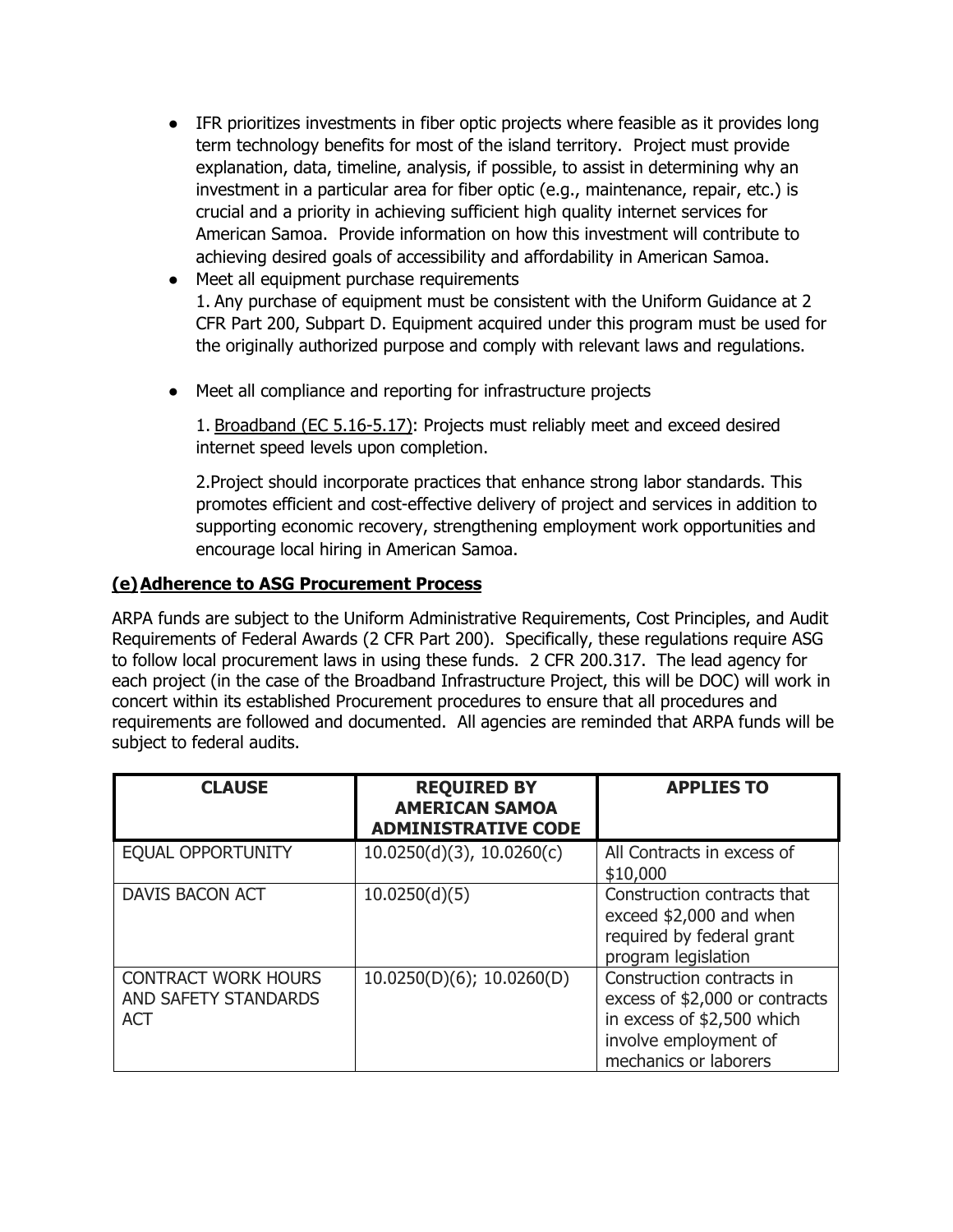| I CLEAN AIR AND WATER | $10.0250(d)(7)$ ; 10.0260(f) | All contracts over \$100,000<br>(unless requirement has<br>been waived by EPA) |
|-----------------------|------------------------------|--------------------------------------------------------------------------------|
|                       |                              |                                                                                |

In addition to the above required clauses, ASG Procurement Rules give preference to local bidders in construction projects. For contracts valued at \$50,000 or less, only local bidders are allowed to participate. For those greater than \$50,000, local bidders are given specified add-on percentages. This local preference leads to a greater number of local employees and overall income that is much needed in the Territory. This policy has a direct effect on local stimulation of the economy.

### **(f) Reconsideration Process**

In accordance with Executive Order 03-2021, the ARPA Oversight Office reserves the right to determine which projects will receive funding based on a number of factors including but not limited to ensuring compliance with all federal requirements. The Office, however, recognizes that some of these determinations may adversely affect interested parties. For the purposes of this section, an interested party will be limited to applicants for direct funding opportunities for projects.

A process for reconsideration of denied projects is hereby implemented. For clarity, this process is separate and apart from any procurement disputes subject to the jurisdiction of the Office of the Administrative Law Judge. ASCA 4.0604(f).

### Covered Disputes:

The dispute resolution process will be limited to ARPA Oversight Office denials of project awards. As an office of limited purview, the covered disputes identified above shall not be considered final agency decisions for the purpose ASCA 4.0604.

### Reconsideration Requests:

Interested parties will have 5 business days from the announcement of awards by the ARPA Oversight Office to file a "Reconsideration Request" with the Director. The announcement of awards will mean each project is "provisionally awarded" the requested ARPA funds.

The request will detail the basis for reconsideration including the project award denial being challenged, how the decision adversely affects the party, how the requested change would benefit the objectives of the American Rescue Plan Act.

A hearing shall be held within 5 days of filing the Reconsideration Request with the Director. The Director shall issue a notice of hearing to the filing party.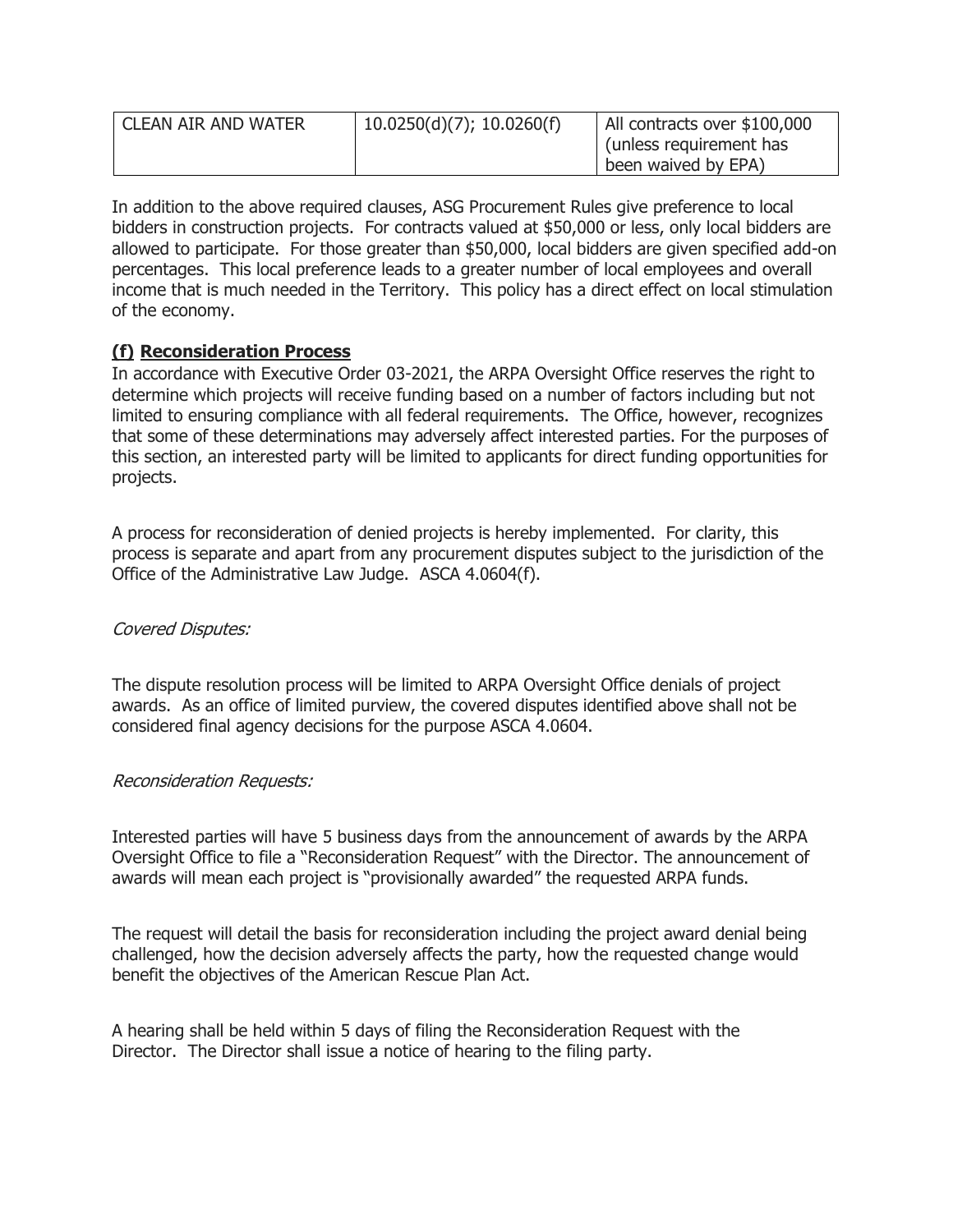The hearing will be conducted by a three-member panel headed by the Director. Panel members will be selected by the ARPA Oversight Office. The panel will have an advisory role, but the ultimate decision-making authority shall be the Director's.

Parties to the dispute may present evidence, materials, and witnesses in support of their claims. The Director will have discretion to limit presentation of evidence, materials, or witnesses.

Upon completion of the hearing, which shall not exceed two hours, the panel will consider arguments and evidence presented in the Reconsideration Request and at the hearing. The Director shall be responsible for rendering a decision on the issues presented within three (3) business days of the conclusion of the hearing. "

### **(g)Local Certification/Licensing/Permitting**

Each project will require adherence to applicable local licensing, certification, and permitting laws. DOC will be responsible for obtaining each necessary approval prior to the start date. A list of these documents as well as copies should be submitted to the ARPA Oversight Office.

### **(h) ARPA Reporting Requirements**

ARPA requires monthly, quarterly and annual reporting to be submitted by the sub-recipients on projects progress and expenditures. The American Samoa ARPA Oversight Office will, therefore, be requesting information from relevant agencies in order to meet the strict deadlines set forth in the US Treasury's Reporting and Compliance Guide. Each agency must provide the requested information or an explanation as to why information is not available by the time specified by ARPA Oversight Office staff. Failure to do so could jeopardize future funding opportunities. All ARPA infrastructure funding sub-recipients are required to submit Project and Expenditure Reports.

### 1. **Monthly and Quarterly Reporting**

- Monthly reports will cover one calendar month and must be submitted to ARPA on the  $10<sup>th</sup>$  of the month or next business day
- Quarterly reports will cover one calendar quarter and must be submitted to Treasury within 30 calendar days after the end of each calendar quarter.
- The table below summarizes the quarterly report timelines for sub-recipients:

| Report   Year |      | <b>Quarter</b> | <b>Period Covered</b>    | <b>Due Date</b>  |
|---------------|------|----------------|--------------------------|------------------|
|               | 2021 | $2 - 4$        | Award Date - December 31 | January 10, 2022 |
|               | 2022 |                | January 1-March 31       | April 10, 2022   |
|               | 2022 |                | April 1-June 30          | July 10, 2022    |
|               | 2022 | 2              | July 1-September 30      | October 10, 2022 |
|               | 2022 | 4              | October 1-December 31    | January 10, 2023 |
|               | 2023 |                | January 1-March 31       | April 10, 2023   |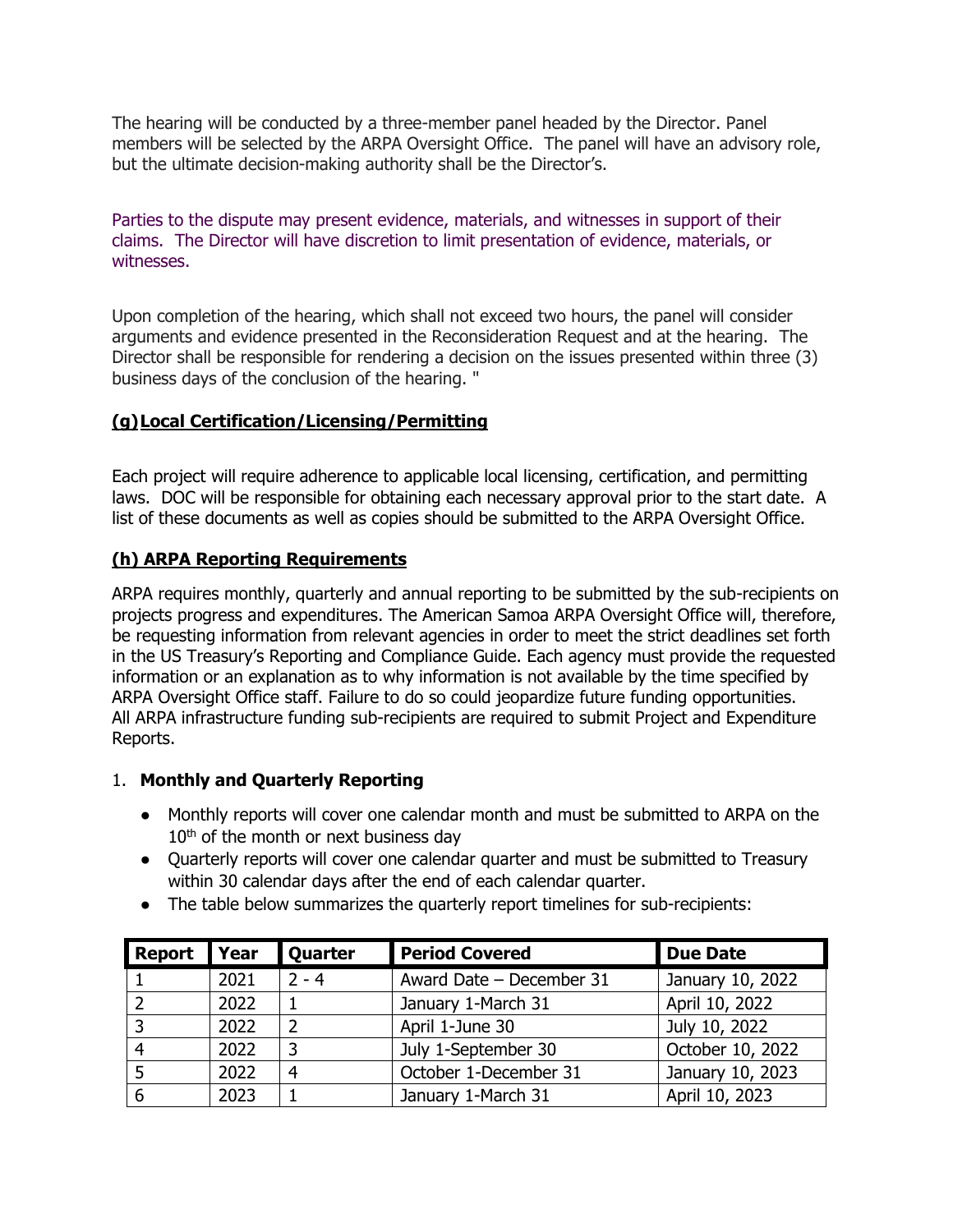| 7  | 2023 | $\overline{2}$ | April 1-June 30       | July 10, 2023    |
|----|------|----------------|-----------------------|------------------|
| 8  | 2023 | 3              | July 1-September 30   | October 10, 2023 |
| 9  | 2023 | 4              | October 1-December 31 | January 10, 2024 |
| 10 | 2024 | 1              | January 1-March 31    | April 10, 2024   |
| 11 | 2024 | $\overline{2}$ | April 1-June 30       | July 10, 2024    |
| 12 | 2024 | 3              | July 1-September 30   | October 10, 2024 |
| 13 | 2024 | $\overline{4}$ | October 1-December 31 | January 10, 2025 |
| 14 | 2025 | $\mathbf{1}$   | January 1-March 31    | April 10, 2025   |
| 15 | 2025 | $\overline{2}$ | April 1-June 30       | July 10, 2025    |
| 16 | 2025 | 3              | July 1-September 30   | October 10, 2025 |
| 17 | 2025 | 4              | October 1-December 31 | January 10, 2026 |
| 18 | 2026 | 1              | January 1-March 31    | April 10, 2026   |
| 19 | 2026 | $\overline{2}$ | April 1-June 30       | July 10, 2026    |
| 20 | 2026 | 3              | July 1-September 30   | October 10, 2026 |
| 21 | 2026 | 4              | October 1-December 31 | March 10, 2027   |

### 2. **Annual Reporting**

• The initial Project and Expenditure Report will cover from the date of award to September 30, 2021 and must be submitted to Treasury by October 31, 2021. The subsequent annual reports will cover one calendar year and must be submitted to Treasury by October 31. The table below summarizes the report timelines for subrecipients

| <b>Report</b> | <b>Period Covered</b>                | <b>Due Date</b>  |
|---------------|--------------------------------------|------------------|
|               | Award Date - December 31             | January 10, 2022 |
| っ             | January 1, 2022 - September 30, 2022 | October 10, 2022 |
| 3             | October 1, 2022 - September 30, 2023 | October 10, 2023 |
| 4             | October 1, 2023 - September 30, 2024 | October 10, 2024 |
| 5             | October 1, 2024 - September 30, 2025 | October 10, 2025 |
| 6             | October 1, 2025 - September 30, 2026 | October 10, 2026 |
|               | October 1, 2026 - December 31, 2026  | January 10, 2027 |

### **3. Required Information**

- A. Project Status
- a) The project name,
- b) Identification number (created by the recipient),
- c) Project expenditure category (see Appendix 1, Compliance and Reporting Guidance),
- d) Project expense allocation to budget
- e) Description, and status of completion.
- Not started
- Completed less than 50 percent
- Completed 50 percent or more
- Completed